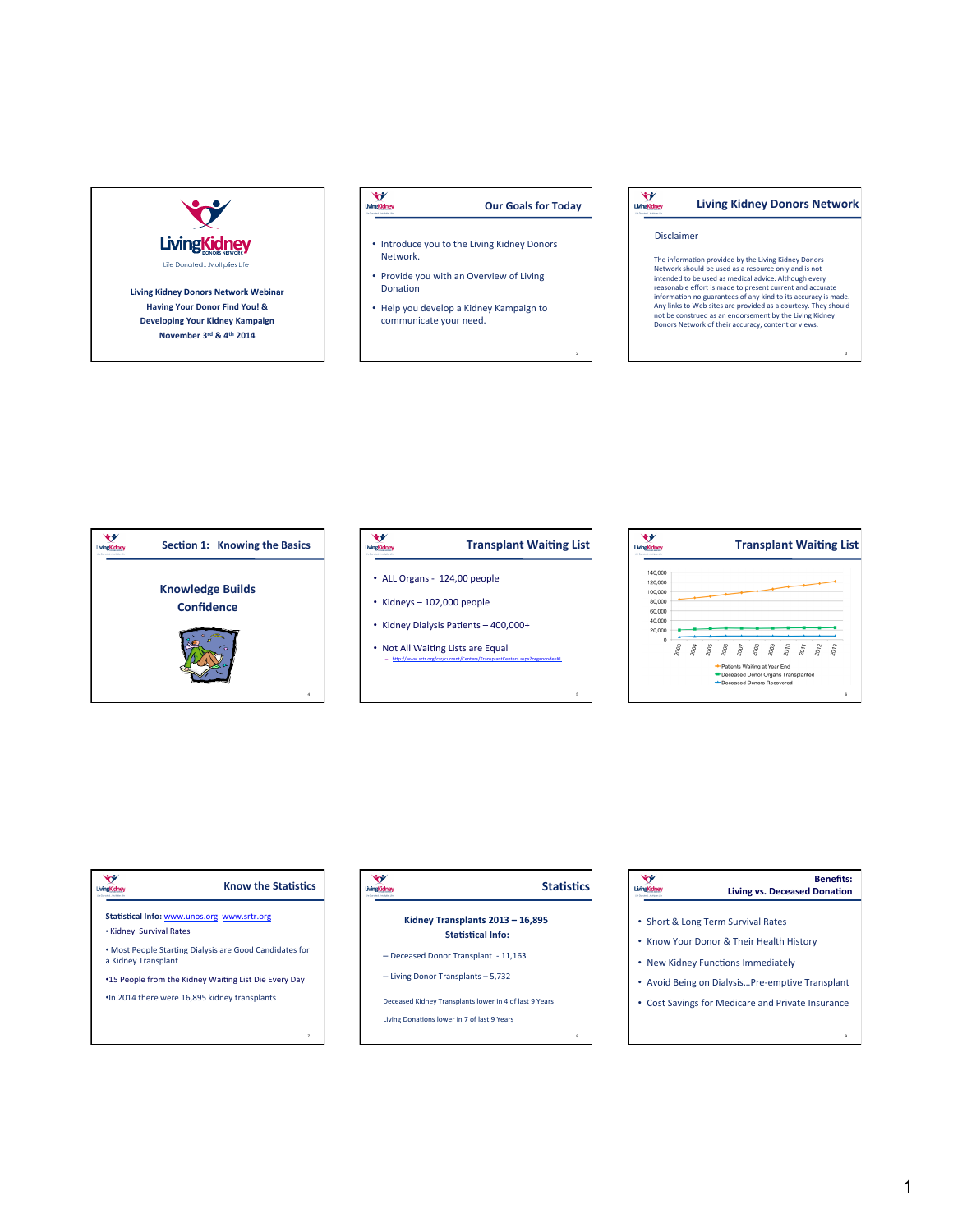### **Donor/Recipient Evaluation**

10

• Age Requirement

À

LivingKidney

- No National Health Standard
- How Many Donors at One Time
- How Long Does the Evaluation Take?
- How are Out of Towner's Evaluated

#### Ŵ **Donor Evaluation and Potential Risks**

- First Do No Harm
- Anticipated and Unanticipated Surgical Complications
- Patient Pain, Fatigue, or Discomfort
- Long Term Risks - High blood pressure, loss of kidney function and unforeseen complications

11

• Donor Follow Up

# LivingKidney

## **Donor Insurance etc.**

12

- Many hospitals require insurance for donor
- You can purchase a catastrophic policy American Foundation for Donation & Transplantation
- Donors Future for Health Insurance & Life Insurance





|                                                 |               | <b>Blood Type Compatibility</b> |
|-------------------------------------------------|---------------|---------------------------------|
| Donor                                           | Can           | Recipient                       |
| <b>Blood Type</b>                               | Donate to     | <b>Blood Type</b>               |
| O(45%)                                          | →             | A.B. AB. O                      |
| A (40%)                                         | $\rightarrow$ | A or AB (O)                     |
| B (11%)                                         | $\rightarrow$ | <b>B</b> or AB                  |
| AB (4%)                                         |               | AB                              |
| <b>Blood Type O is the Universal Donor</b>      |               |                                 |
| <b>Blood Type AB is the Universal Recipient</b> |               |                                 |
| + & - Are Not a Factor                          |               |                                 |
|                                                 |               | 15                              |

| <b>His Procedure - Marketing M</b> | <b>Living Donor Transplant Options</b>     |
|------------------------------------|--------------------------------------------|
|                                    | • Related (2002 - 77% vs. 2012 - 53%)      |
| • Non Related                      |                                            |
|                                    | • Kidney Paired Donation (Swaps or Chains) |
|                                    |                                            |
|                                    |                                            |
|                                    |                                            |
|                                    |                                            |
|                                    | 16                                         |



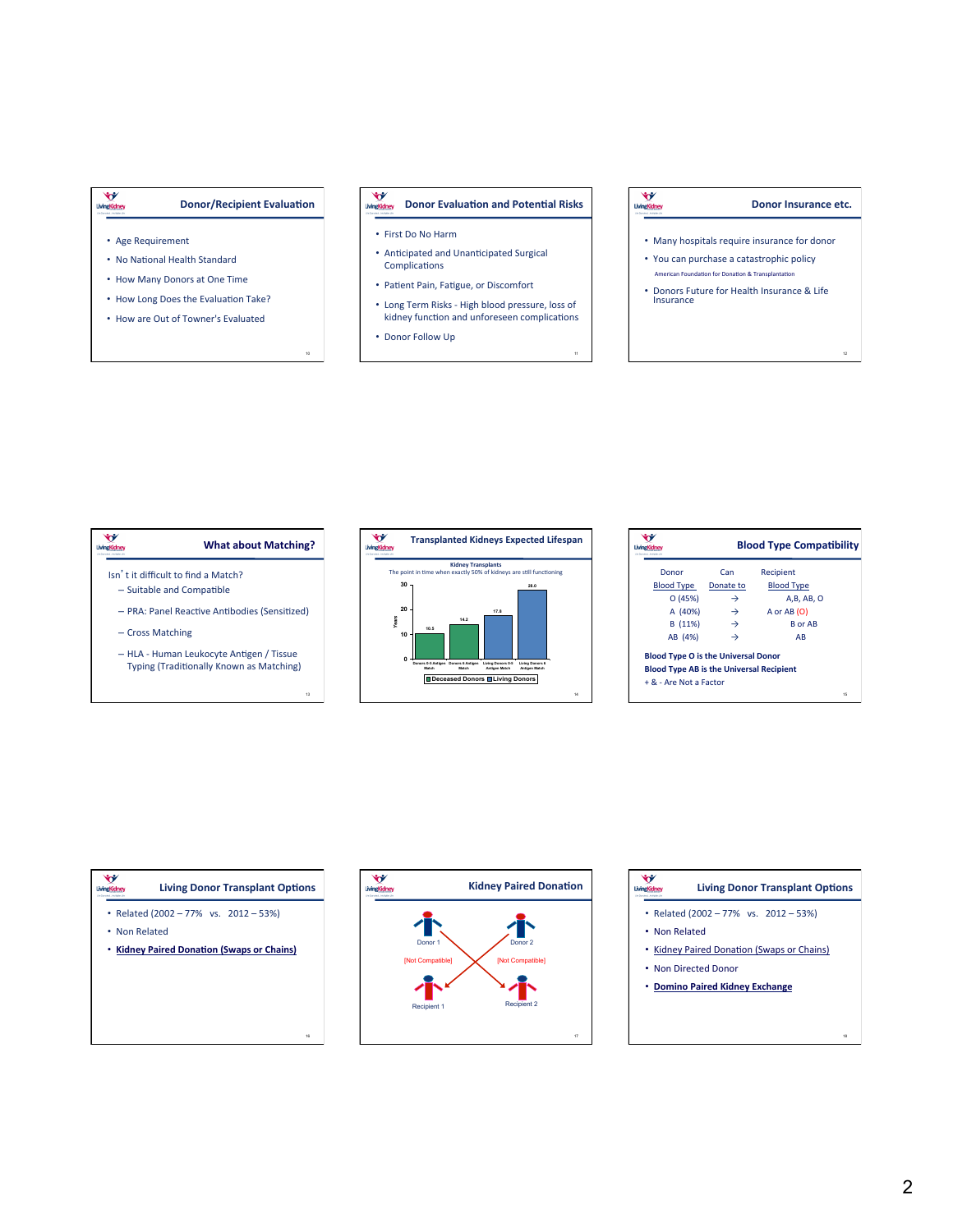

# **8** Way Domino Paired Kidney Exchange



# LivingKidney **Living Donor Transplant Options** • Related  $(2003 - 77\% \text{ vs. } 2013 - 53\%)$ • Non Related • Kidney Paired Donation (Swaps or Chains) • Non Directed Donor (NDD) • Domino Paired Kidney Exchange

• **Ongoing, Chains, Never Ending KPD's** 



## **V**<br> **MingKidney Living Donor Transplant Options** • Related  $(2002 - 77\%$  vs.  $2012 - 53\%)$

- Non Related
- Kidney Paired Donation (Swaps or Chains)
- Non Directed Donor (NDD)
- Domino Paired Kidney Exchange
- Ongoing, Chains, Never Ending KPD's
- **Compatible Paired Exchanges**



### LivingKidne **LivingKidney Paired Exchange Conundrum** • I Have a Donor! • National Kidney Registry

25

• UNOS 

### • Alliance for Paired Donation

| <b>More Info</b><br>$\blacksquare$ |
|------------------------------------|
|                                    |

23

26

- Changes in the Deceased Donor List
- Donor & Medical Advocates
- Dental Health
- Paying Donors to Donate?
- Reimbursing Donors

### LivingKidney **National Foundation for Transplants**

- Financial Assistance Through Fundraising and Grants
- Fundraising Training and Guidance
- Receive a Personal Page on the NFT Website
- www.transplants.org or (800) 489-3863

27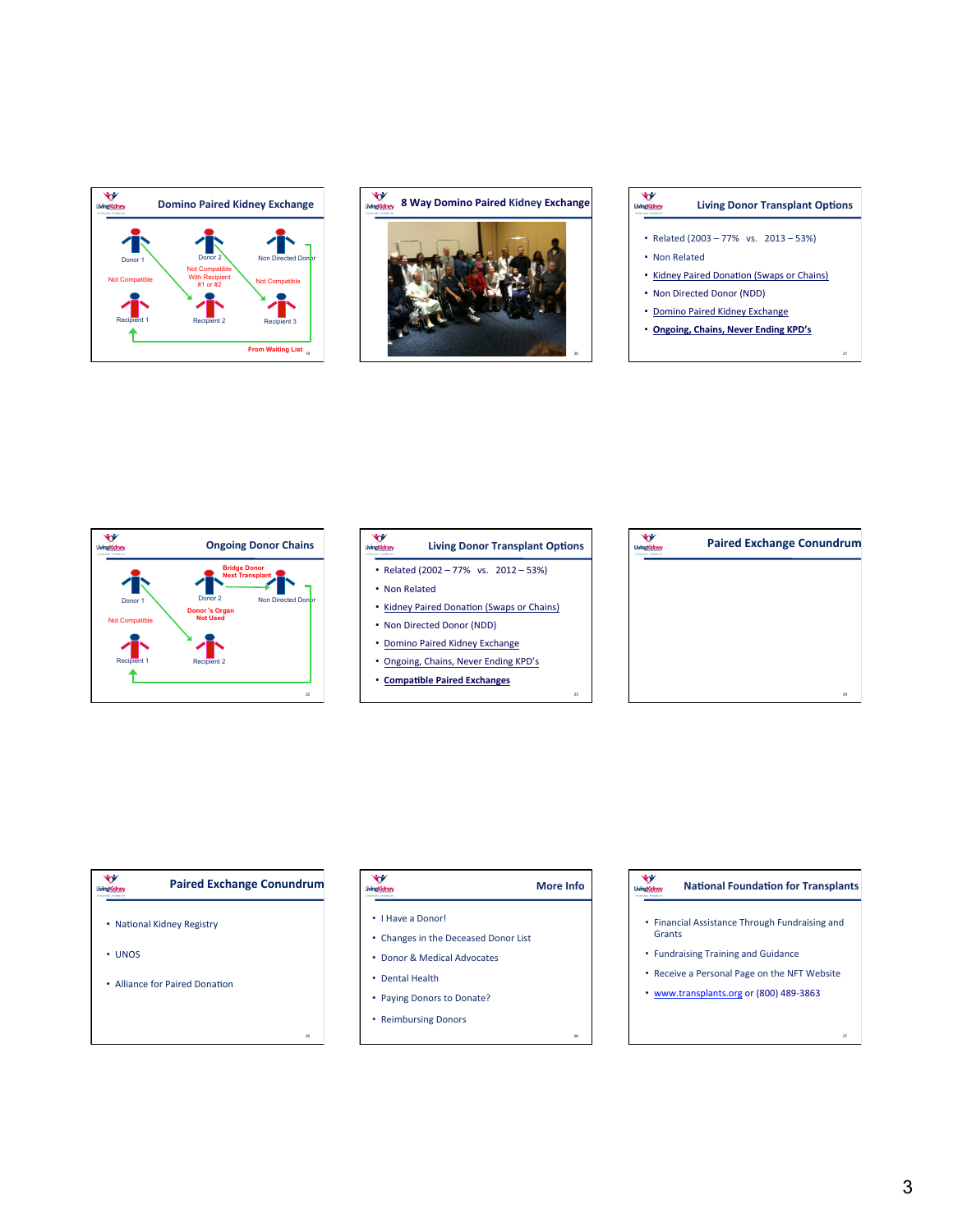



### LivingKidney Developing Your Kidney Kampaign

### We'll Review:

- Concerns.....Overcoming Them.
- How to tell "Your Story"...Preparation
- How Advocates can tell Your Story
- "Elevator Speeches"
- · Social Media, Networking, Meeting New People

| the Comonial, Andrawn the | <b>Your Kidney Kampaign</b> |
|---------------------------|-----------------------------|
|                           |                             |
|                           |                             |
|                           |                             |
|                           |                             |
|                           | 31                          |

| <b>Your Kidney Kampaign</b>            |
|----------------------------------------|
| <b>How Do I Ask Someone to Donate?</b> |
|                                        |

|                        | <b>Your Kidney Kampaign</b>                      |
|------------------------|--------------------------------------------------|
|                        |                                                  |
| Developing a Strategy: |                                                  |
|                        | . Not asking anyone to Donate: "Tell Your Story" |
|                        | • Learn about Living Donation and Your Condition |
|                        | • Send out regular updates to Friends and Family |
|                        | • Similar to Looking for a job                   |
|                        |                                                  |
|                        | 33                                               |

| LivingKidney<br>the Chevrolett, Analysies the | <b>Handout/Flyer/Business Cards</b> |
|-----------------------------------------------|-------------------------------------|
|                                               |                                     |
|                                               |                                     |
|                                               |                                     |
|                                               |                                     |
|                                               | 34                                  |

| <b>Your Advocate(s)</b> |
|-------------------------|
|                         |

- Advocate: Supporter that appeals on your behalf.
- Educate your advocate(s). Share material.
- Some can be more direct with people.
- Keep them up to date on your progress, medical, personal, monthly emails with info and articles, etc.
- The Best Advocate is...

LivingKidney

# **NDD CAMPAIGN**

## **LKDN & NDD Campaign**

LivingKidney

- Educating the Public about Living & NDD
- Fraternal Organizations Rotary, Kiwanis, Chambers of Commerce etc.
- Religious Organizations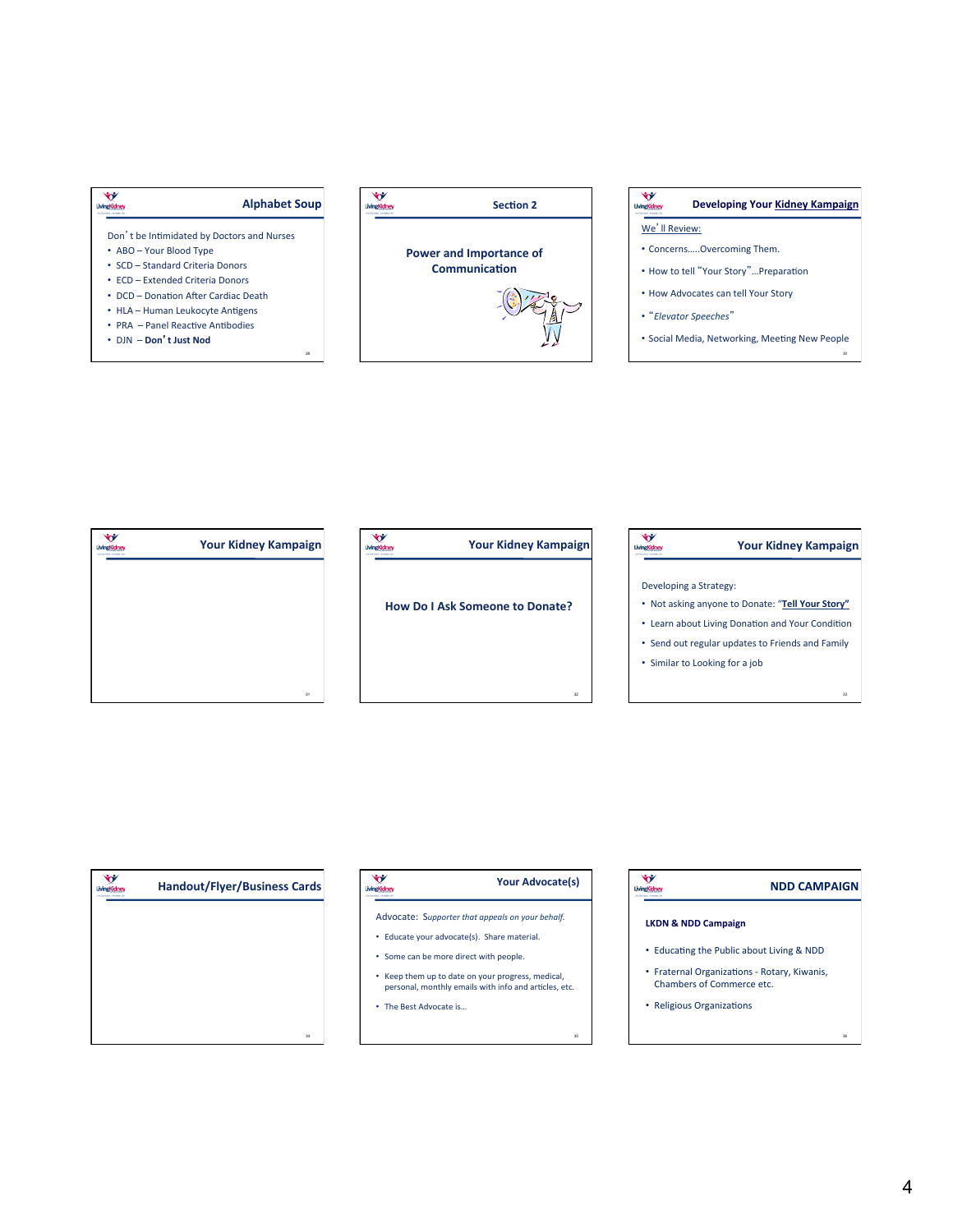



- Facebook and other Social Media Sites
- Web Page

**Be CreaKve: Your Kidney Kampaign** 

- Write out your Story
- www.Google.com/alerts
- www.LKDN.org/attachments.html
- CraigsList, Matchingdonors.com Konnectology.com
- T-Shirts, Flyers, Signs, Billboards, Penny Saver • Get Creative...

39

42

LivingKidney

38





5